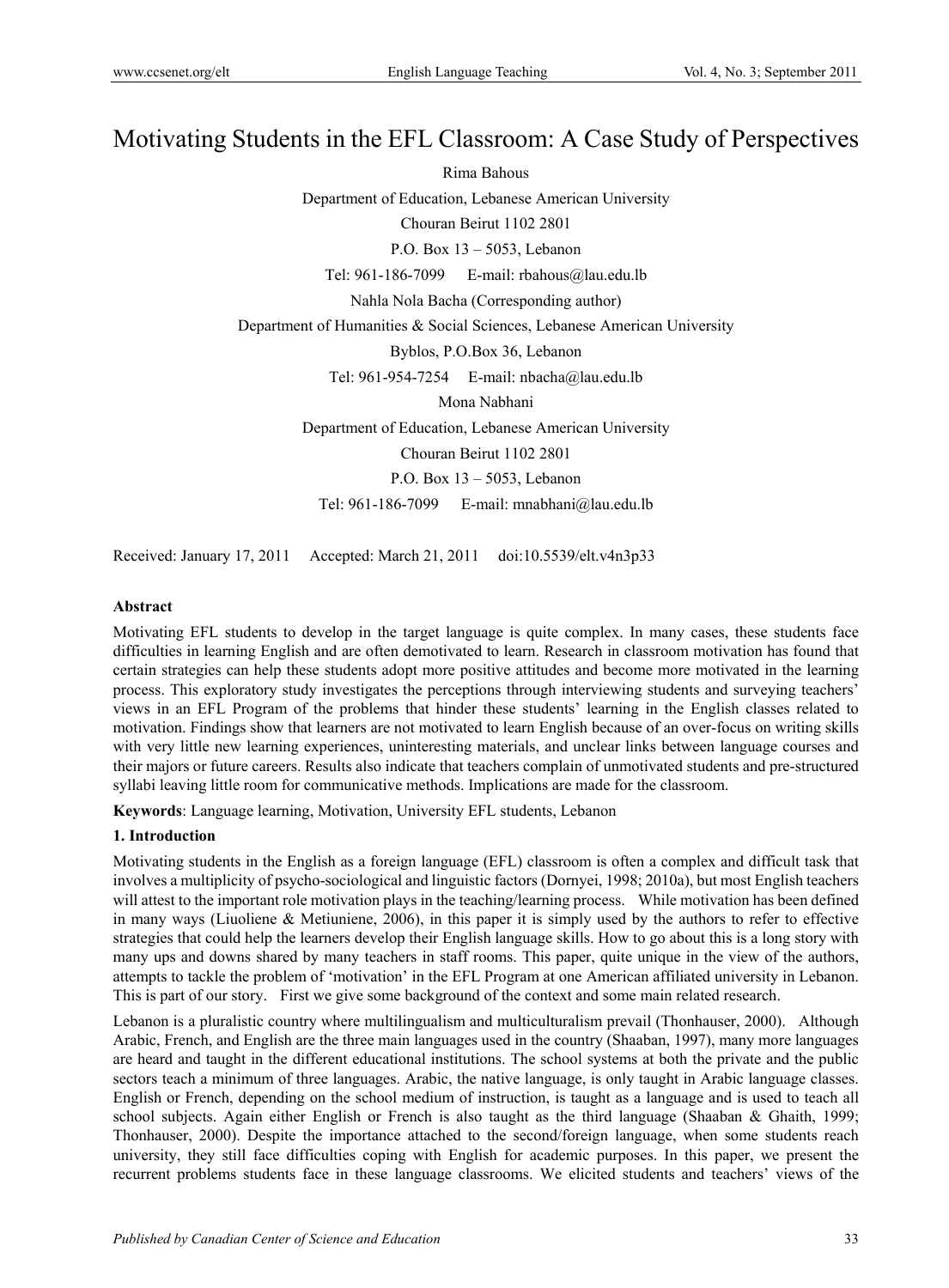problems that hinder students' progress in discussing engagingly, thinking critically, and writing academically in the target language and then suggest strategies to motivate them to use the target language effectively. This study is innovative as it seeks university students' views on motivation, a topic that is not rigorously studied on L1 Arabic speakers in the Lebanese context and which could be applicable to other similar contexts.

### **2. Review of Literature**

### *2.1 Motivation and studying in a second language*

Motivation "energizes" human behavior and "gives it direction" (Dornyei, 1998, p. 117) and is a significant dimension in language learning (Gardner, 1985; Gardner et al. 2004; Lightbown & Spada, 1993)*.* A large spectrum of theories covers the many variables that affect student motivation in the second language (L2) classroom. These are reviewed and drawn upon in examining the views on foreign/ second language learning of learners and the teachers who participated in this study.

Research on L2 motivation (until the early 1990s) was inspired by Gardner (1983; 1985), Clement (1980) and their colleagues. L2 motivation was then seen as influenced by learners' attitudes towards social perceptions of the L2 and its speakers, their interethnic contact and the resulting degree of linguistic self-confidence (Dornyei, 2001a). For example, Gardner (1985, p.6) reports that students' attitudes towards a specific language group are bound to influence how successful they will be in incorporating aspects of that language. This is especially true considering that learning a foreign language is different from learning other subjects as language is viewed as part of one's identity. Williams (1994) argues that learning a foreign language involves far more than simply learning skills or a system of rules, or a grammar. According to him, it involves an alteration in self-image, the adoption of new social and cultural behaviors and ways of being and, therefore, has a significant impact on the social nature of the learner.

In addition, research in L2 motivation by Dornyei (1990, 1994, 1997, 1998, 2001a, b) and Williams (1994) revealed a need for a more pragmatic education centered approach, examining classroom reality and identifying and analyzing classroom specific motives. For example, an empirical survey of motivational strategies in language classrooms in Hungary (Dornyei & Csizer, 1998) resulted in ten commandments for motivating language learners (p. 215): teachers should set a personal behavior example, make sure that the class atmosphere is relaxed and pleasant, present tasks properly to the learners, have good teacher-student relationships, work on increasing learners' self confidence, ensure that language classes are interesting to the students, promote as much as possible learners' autonomy, personalize the learning process, increase learners' goals, and make sure that learners are familiar with the target language culture. The study was replicated on Taiwanese students (Cheng & Dornyei, 2007), but the results differed due to the different background, tradition, identity and culture of the participants. Cortazzi and Jin (1999) also found that culture and identity are two essential variables in motivating L2 learners.

Other researchers also argued that L2 involves the development of an L2 identity and incorporating elements from the L2 culture and contains environmental factors, cognitive factors, featured personality, and social dimensions (Dornyei, 1998). Simard and Wong (2004) support this development of second language awareness as it not only improves second language learning, but it also promotes greater cross cultural understanding among the second language learners. Taking this identity theory further and not excluding previous motivation theories, Dornyei (2010b) has recently described this new approach in second language learning as the 'L2 motivational self esteem' which links the learning of the foreign language to one's personal 'core' or identity. This has implications for learning a foreign language in that the learner develops 'self maturity' and thus 'self motivation' in acquiring the target language.

### *2.2 Classroom reality and motivation*

The following are some issues related to motivation in the classroom in the context of the present study.

### 2.2.1 Clarity of purpose and motivation

Burden (2004) found that students need to realize that the purpose of using the target language is not for studying purposes only but also for effective communication. Moreover, Dorneyi (1990), Ghaith (2003) and Oxford (1996) found that when learners see practical purposes in learning the language, they are motivated even if the language is not significant in the learner's community.

#### 2.2.2 Content, teaching methods and motivation

Motivation is a major concern in improving reading and consequently fostering literacy (Anderson, Hiebert, Scott &Wilkinson, 1985), but one should follow up on motivation strategies to check whether they help improve students' achievement in the learned language (Dorneyi, 2001a). Using reading texts that students can understand is another motivating factor. Stott (2004) conducted a study on twenty Japanese students taking English classes at a Japanese university to examine whether reading a selection from Japanese literature translated into English would result in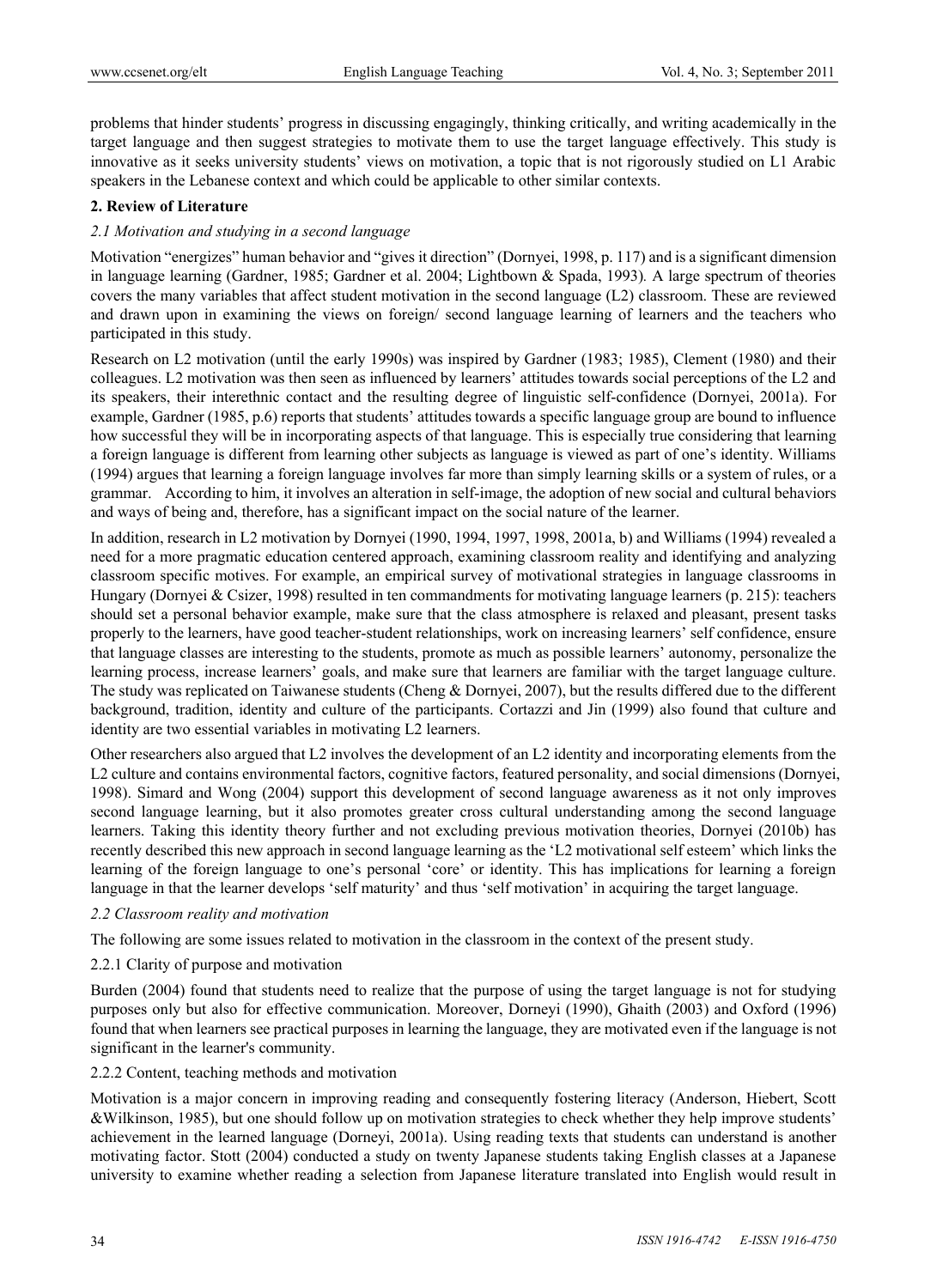better recall and comprehension of the text. Findings indicate that some but not all familiar topics and texts enhance motivation and that teachers should expose students to reading texts from other cultures as well. Teachers should evaluate suitability of the reading materials to their learners in both cases.

### 2.2.3 Positive learning experiences and motivation

Research has shown that one's positive experiences and achievement in the foreign language impacts one's confidence in using it. Clement's (1980) model focused on the influence of the social context on one's motivation in second language learning. He found that positive language learning experiences increase learners' self confidence in using the second language and further motivation to learn it. This even applies to contexts that do not provide direct interaction with native speaker communities. Gardner et al. (2004) agree that language learning in the classroom and in language clubs and activities help increase 'knowledge, fluency and familiarity …with the language' (p. 3) and shape attitudes to language learning and future use. Dornyei (1994) argues that language learners are motivated differently according to their achievement and self-confidence, and that the learning situation provides motives through the language classroom, i.e. course, teacher and group aspects (Clement, Dornyei, & Noels, 1994; Csizer & Dornyei, 2005a, b).

## 2.2.4 Attitude, anxiety and motivation

Learner's attitude to the learned language impacts the learner outside the classroom (Schumann, 1978; Dornyei & Skehan, 2003; Csizer & Dornyei, 2005a, 2005b). A favorable attitude would motivate learners to reach their learning goals as found by Burden (2004) who studied attitude change of Japanese university students in an English conversation class. Gardner et al. (2004) also argue that affective factors influence language acquisition and achievement. They studied the effects of language instruction on "language attitudes, motivation, and anxiety that take place over the academic year" (p. 7) and used the Attitude Motivation Test Battery (AMTB) to measure variables which are important in the socio-educational model such as motivation intensity, desire to learn French, attitudes to learning French and to French Canadians, and interest in foreign languages. They also evaluated the French teacher and the course, the anxiety in the French class and in using French, and whether learning French is instrumental to the participants. Findings show that students' attitudes are influenced by the teacher and the classroom environment; experiences in different classes varied and had different effects on students' interest in foreign languages. The researchers suggest that educators should introduce specific teacher strategies that would increase student motivation and reduce language anxiety.

### 2.2.5 Interactive communicative methods and motivation

Another significant dimension to language learning is providing learners with opportunities to interact freely and learn from each others' mistakes (Lightbown & Spada, 1993, Davis, 2003; Ghaith, 2003). A study of Chinese university student opinions of their English language courses and how they perceive their language improvement (Yang  $\&$  Lau, 2003) showed complaints about the redundancy though at times they did not mind the repetition. Many argued that some of the skills may be taught on the job in a two week period rather than a whole semester. Findings also suggest that students prefer more communicative approaches in teaching and learning English.

Interactive teaching methods for teaching English as a foreign language to university students improves comprehension and communicative competence as found by Morell (2004) who compares conventional non-interactive methods with minimal student interventions with interactive classes that use entertainment, students' oral presentation and student interventions. Findings indicate that in interactive classes, teachers are aware of their students' needs to understand and improve their communicative competence and of the importance of student involvement. In non-interactive classes, teachers felt pressured by time and course syllabus and commented that more time and preparation would be needed if they are to convert to interactive teaching methods.

Interactive classes are also favored by students' language learning strategies in four colleges of business, basic education, technological and health sciences in Kuwait (El-Dib, 2004). Data were analyzed by the Strategy Inventory of Language Learning (SILL) and findings indicate that students prefer the active naturalistic use of the language, i.e. language as the main communicative means by students from different nationalities.

### 2.2.6 Impact of teaching strategies on motivation

Instruction strategies can also enhance students' engagement or involvement in the learning process. Cooperative group learning (Ghaith, 2003) and the use of technology (Al-Jarf, 2004; Ramachaudran, 2004) shift the focus from teacher controlled classrooms to student centered ones. Udvari-Solner (1996) argues for teaching strategies that extend further than delivering instruction to include content that is relevant to the student's lives; Udvari-Solner, Villa, and Thousand (2005) stipulate corrective feedback as part of teaching strategies and designing a teaching-learning process that can promote meaningful participation for all students within the classroom.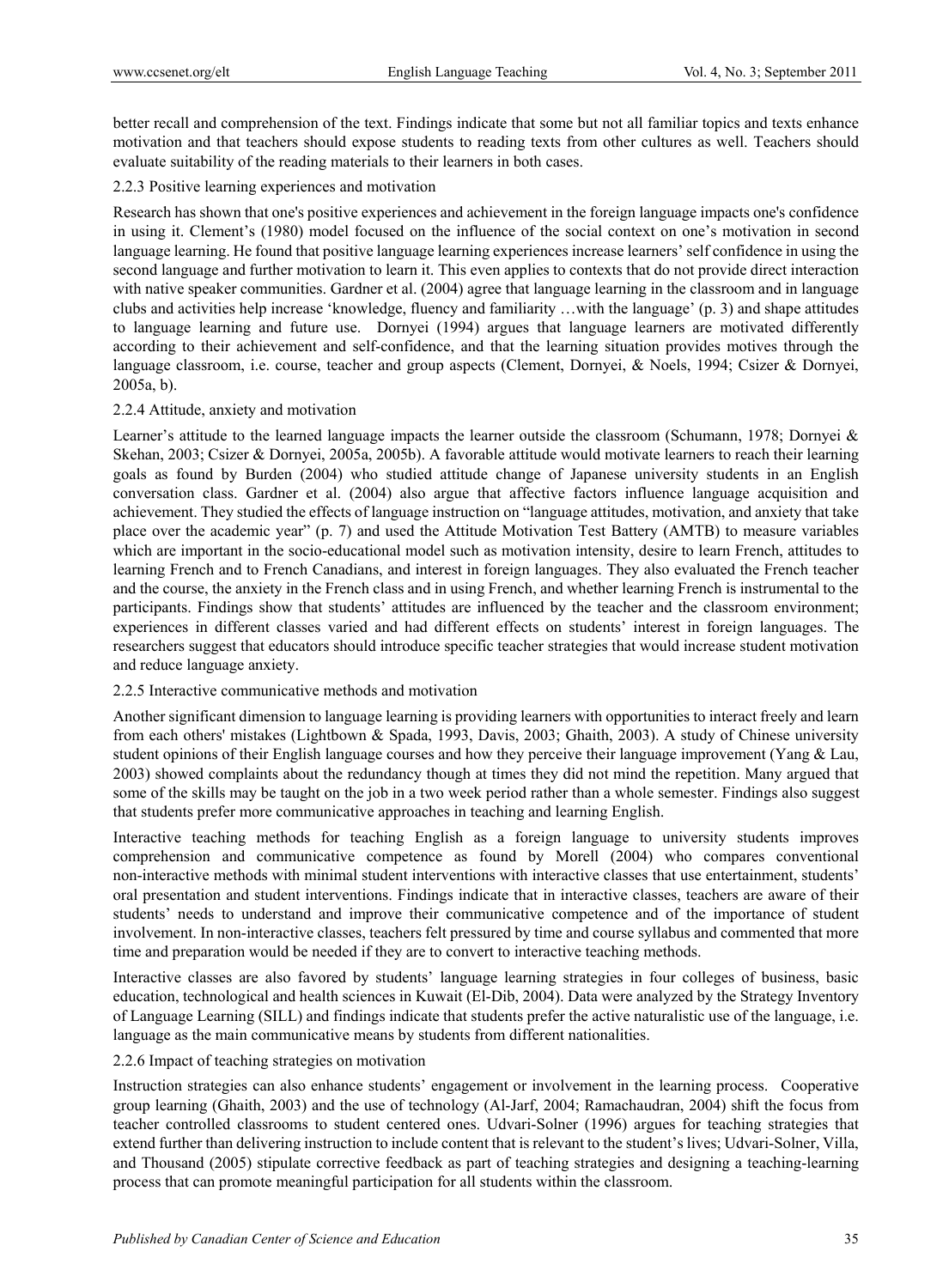### 2.2.7 Acknowledging learning styles and motivation

In deciding on content that addresses the interests and needs of diverse students, Gardner's Theory of Multiple Intelligences (Gardner, 1983) may be considered to understand and identify strengths in all students. Students' previous learning and knowledge should also be considered as course content is selected. In cases where all students learn the same content, instructors can require different modes of responding to the content such as a variety of oral and written activities. Thus, students may select from several options such as written reports, debates, power point presentations, graphic presentation of comparisons and contrasts, and persuasive and personal position essays. Dornyei and Skehan (2003) similarly point out the importance of individual differences in second language learning.

Fortini and Fizpatrick (2000) suggest re-designing the curriculum to cater for students' differences and help them make sense of what they encounter in their courses which would maximize learning. This may be achieved by adopting a universal design thus creating and designing products and environments for particular purposes. Rose and Meyer (2002) add that in education, a universal design for learning aims at providing students with multiple ways of representation and facilitating engagement and expression. This improves students' access to curriculum content, process, and product, i.e., what instructors want students to learn and how they learn and demonstrate what they have learned. It follows that students are provided with a variety of materials, of means to engage them in learning and expressing what they have learned (Tomlinson, 1995a, 1995b).

#### 2.2.8 Impact of writing instruction and feedback

Another problematic practice is the focus on teaching writing in the language class. Harklau (2002) argues that it is not sufficient for second language learners to 'learn how to write' in the target language but in fact learn the second language through writing. According to her, there should be more emphasis on speaking in the second language rather than on writing. Lavelle and Zuercher (2001) examined university writing approaches and students' views on writing and their experiences as writers. The findings highlight the importance of facilitating writing for university students by including comprehensive tasks, emphasizing revision and meaning, scaffolding learners, modeling, and teaching writing across the curriculum.

McCune (2004) conducted a longitudinal study of first year university students in a Scottish university. She used interviews to examine students' essay writing, how they conceive the process, and whether they benefit from their teachers' feedback. McCune (2004) found that students had difficulty in understanding and following their teachers' feedback and guidance because of their own conceptions of essay writing and handouts, and so their writing was not well developed.

The literature also shows that students face difficulties in changing to more sophisticated essay writing as expected by their teachers (Campbell, Smith, & Brooker, 1998; Norton, 1990; Prosser & Webb, 1994). Interviewed students did not understand the nature of essay writing, so they could not benefit from their teacher's advice and handouts. This led to a negative attitude to essay writing. The study shows the importance of the learning context and of providing help for students other than handouts and feedback such as self and peer assessment to help students understand what teachers require of them (Mowl & Pain, 1995; Oldfield & McAlpine, 1995). McCune (2004) also suggests individualized help because students' intellectual development is varied and requires "tailored support" and dialogue between teacher and student (p. 279). This helps reduce the effect of negative self-assessment.

The idea that learners' first language interferes with learning a new language was studied by Lightbown and Spada (1993) among others. However, Khuwaileh and Al- Shoumali (2000) examined whether the academic English and Arabic writing ability of L1 Arabic learners at university is the same in their mother tongue and the foreign language. The findings show that there is no correlation between students' writing in the first and foreign language and that the majority of the learners had more serious language mistakes in Arabic than in English.

#### 2.2.9 Using technology and motivation

Using technology and activities in teaching language can enhance learning. Al-Jarf (2004) studied the influence of using technology in teaching and learning writing skills for EFL college students in King Saud University, Saudi Arabia. The two groups engaged in the study were exposed to the same traditional class writing instruction based on the textbook. However, students of the experimental group were encouraged to use the Internet and computers to check and improve their class essays at home. Both groups were post-tested. Findings revealed that the experimental group made higher gains in writing achievement, improved in motivation, sense of achievement and self-esteem. Technology had a positive effect on their attitude towards the writing process and made writing an enjoyable task. It encouraged more writing and exchange of ideas outside the classroom. Ramachaudran (2004) adds that using new forms of technologies in the language class will certainly encourage and motivate learners to use the target language.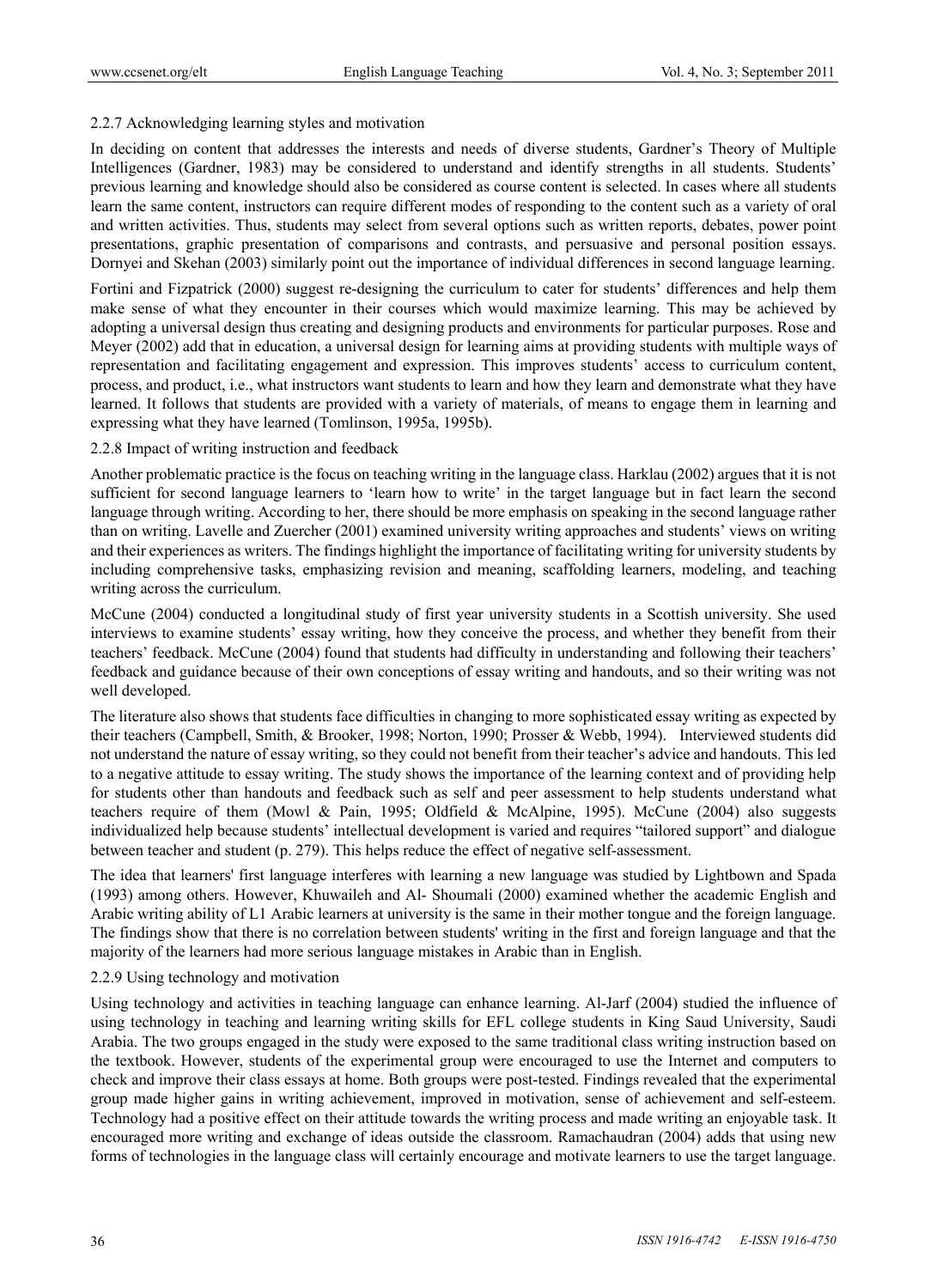Similarly, Kim (2003) found a positive influence of email talk on English speaking skills of elementary and middle school students. The learners' interaction in the English language improved their language proficiency. They were interacting with other learners, teachers and online learning content. Students became more expressive in the computer-based communications than in their classroom environments and demonstrated more active participation. The middle school students improved in vocabulary use and pronunciation on their voice mail messages but not on grammar use. Kim (2003) concludes that email can be a tool for improving written language skills and oral language proficiency.

## 2.2.10 Impact of reward on motivation

In some schools, language teachers use rewards to enhance motivation in language learning as suggested by Schunk (1983). Meyer (1995) argues that motivating students to become active readers requires a national program that rewards reading. Johnson (1995) refers to such programs as "Earning by Learning" (EBL). The program aims to motivate academically low achieving students to read by rewarding them with cash and adult attention. Although educators favor intrinsic motivation, Oldfather (1995) argues for using extrinsic rewards to motivate those who are academically frustrated. Terrel and Rundulic (1996) also argue that rewarding students for completing a task improved self-esteem, which increases motivation. McNinch (1997) applied the EBL program in a summer program at an elementary school in a small American town and provided cash reward. Adult volunteers discussed readings with 20 participant children with academic problems. Findings indicate improvement in self-esteem (84%), school grades (72%), reading levels (63%) and school attitudes (86%). McNinch (1997) concludes that providing students with environments rich with books, caring adults and rewards can improve reading motivation.

In the above section, we attempted to review some of the available literature on the topic. Most researchers seem to reach the same conclusion. A variety of materials should be available to students to cater for different learning styles, and perhaps differentiated instruction should take place. Courses geared towards teaching the target language across the curriculum should be offered. Classes should be student centered. This can be achieved through cooperative learning and use of technology to name a few ways. Learners have to be motivated to learn and become efficient in the target language. This can be achieved by promoting positive student attitudes towards the language.

### **3. Aim**

As mentioned at the beginning of this paper, the aim of the study us to find out the views of the teachers and students of what hinder students' language learning in the English language classroom in discussing engagingly, critical thinking, and academic writing.

The significance of the study is its value to the teachers at the university to improve the teaching/learning situation.

# **4. Method**

### *4.1 Research context*

The study is conducted in the English language department at a university that follows the American system of education in Beirut. Students take three obligatory language courses in communication and rhetoric skills, and each class meets three times a week for 50 minutes over a fifteen-week semester. The objectives of these classes fluctuate from teaching basic language skills and sub-skills, to paragraph, essay, and research paper writing from informative to argumentative writing, from reading for literal comprehension to critical reading, and finally to oral communication presentations (course syllabi). Learners go through all these language courses, but some are exempted based on their English entrance exam scores. They supposedly learn, hopefully improve, but usually complain about the repetition in objectives and learning outcomes from the remedial to the advanced courses, the essay being the most often repeated assignment. Teachers often complain about the learners' inadequacy in using the language appropriately and efficiently.

The university where this study is conducted caters for a variety of students who come from diverse cultural, educational, linguistic, or social backgrounds. Various dialects and accents of Arabic, French, English, Armenian, Spanish and Portuguese are heard on campus. In this multilingual/multicultural context, there is a great deal of code-switching which is a common trait of the Lebanese culture. Students and teachers code-switch easily from one language to the other unconsciously (see for instance, Thonhauser, 2000).

### *4.2 Participants*

# 4.2.1 Students

We chose to interview thirty students attending the different English language courses in the English as Foreign Language (EFL) Program at the University: Semi-structured interviews were conducted individually and face-to-face (see Appendix A, students' interview questions). Coordinators were asked to select six students at random from each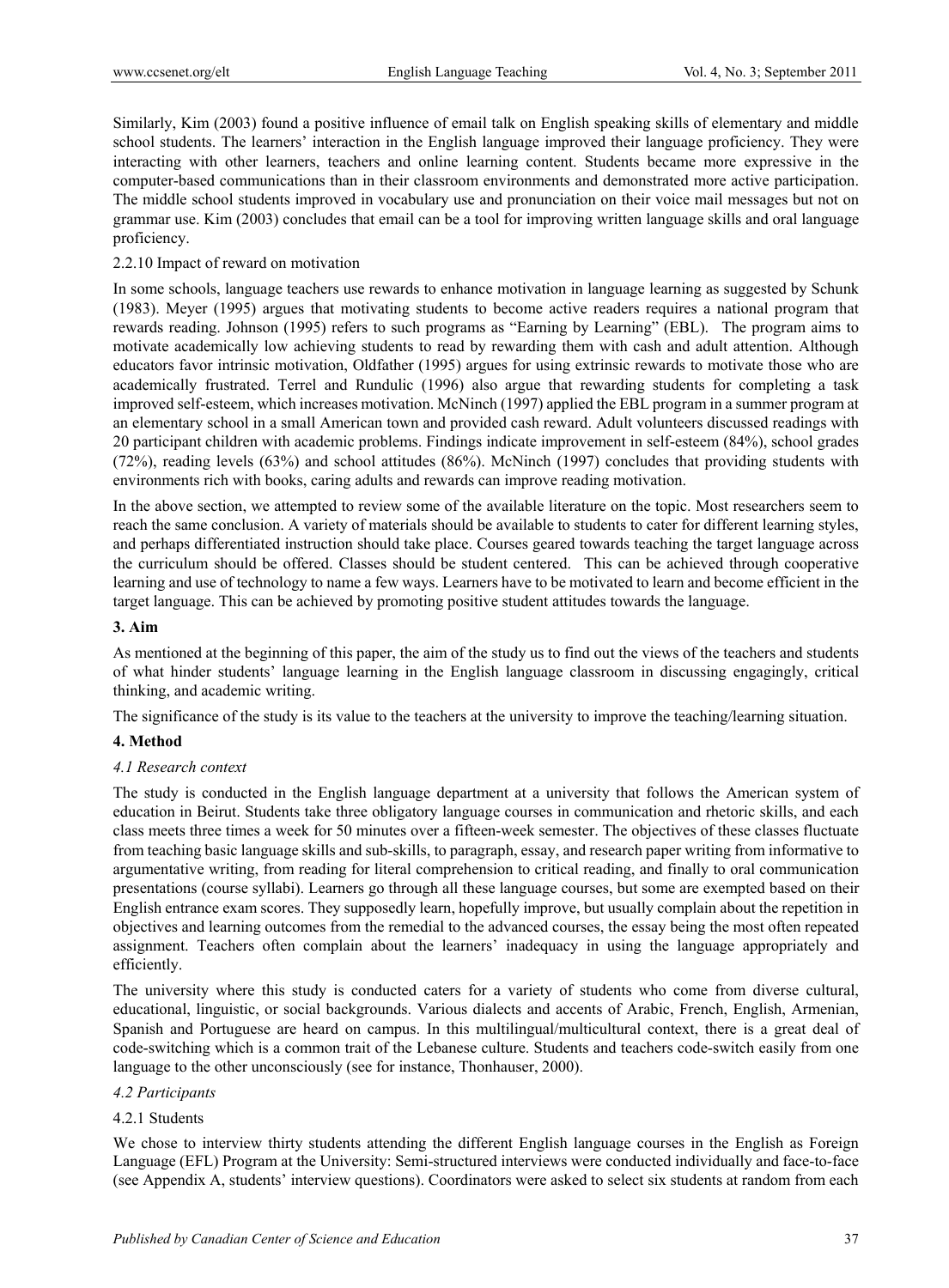English course (5 courses in all) to be interviewed. The majority of the students who answered are between the ages of 18 and 21. Of the thirty interviewed students, twenty students are majoring in business, three are majoring in graphic design, two in education, two in computer science, one in engineering, one in pharmacy, and one in communication arts.

### 4.2.2 Teachers

We sent email semi-structured questionnaires consisting of four main questions to the English language teachers in the EFL Program at the University (see Appendix B, teachers' email questionnaire). Out of the twenty full-time and part time teachers a 30% response rate was received. The student and teacher sample was considered adequate for this preliminary study.

#### *4.3 Procedure and instruments*

The research design is qualitative using mixed methods of questionnaires and semi structured interviews. Our sample is purposive because it serves the objectives of our study to "gain insight" in the selected phenomenon (Fraenkel  $\&$ Wallen, 2000, p. 465) which is the perceptions of teachers and students of student motivation during the English language classes. We also kept notes on the general discussions and meetings regarding the English language courses that took place at the university. Furthermore, we recorded informal comments of students and teachers whenever the subject of the English courses was mentioned. Items for interviews and questionnaires were derived from the reviewed literature on motivation in language classes.

Ethical considerations were attended to. We sought approval from the concerned universities body to conduct the study in the English language classes at the university. Once the approval was granted, the data collection tools were prepared, piloted, and adjusted accordingly. The participants were informed of the purpose of the research and that the information obtain will be confidential, anonymous and voluntary. This also helped diminish researchers' bias. Confidentiality was ensured by using fictional names, and integrity was upheld in dealing with participants and data.

Qualitative data analysis was used to find consistent patterns in the various perspectives revealed in the interview data and researchers' notes. Transcripts were read thoroughly and common themes and perceptions were highlighted. The instruments used to collect the data complemented each other. They gave us a clearer picture of the problems students face in the language classes. They also drew on teachers' and students' views regarding the issue at hand. Thus we were able to draw our own conclusion and suggest solutions for such problems. Findings were compared to some international studies.

Validity or the appropriateness of the inferences that are made and reliability or the dependability of the results were ensured by using two types of qualitative data at the time, eliciting the responses and perceptions from the interviews and questionnaires gave meaningful data.

### **5. Results**

The results of the student interviews and teacher questionnaires are given according to three thematic issues related to motivation as mentioned below.

### *5.1 Purpose of language classes*

Many students believed that the English language classes help them cope better with other courses at the university, but ten denied this. In fact, these ten students did not seem to really know what they needed. What is of concern is that these students believe that the English language courses are mainly set to improve their writing skills since the assignments are mainly writing ones. Critical thinking, reading strategies, listening comprehension, and speaking were not mentioned by the students during the interviews.

Though students complain about their English language courses, the majority agree that such courses should be obligatory; however, seven of those who were interviewed would rather have some of these courses offered as optional ones, and only one student would rather not have English courses at all. In fact, students have reiterated in their comments that they'd rather have fewer English language courses as in many cases there is redundancy.

Teachers stated that their role is to help students cope with and improve their academic writing skills, follow process writing in all its steps; give them enough basic knowledge in the grammatical structure of the target language so that they can write better and choose interesting subjects and/or topics for students. They would rather encourage students to support their writing with resources, to learn how to be well organized, and be able to follow and examine models of different academic genres.

### *5.2 Content and teaching methods*

When asked to list the two most important strategies to help students discuss engagingly in the target language, teachers claimed that one of the strategies that may help learners is to create a relaxed atmosphere in the class. They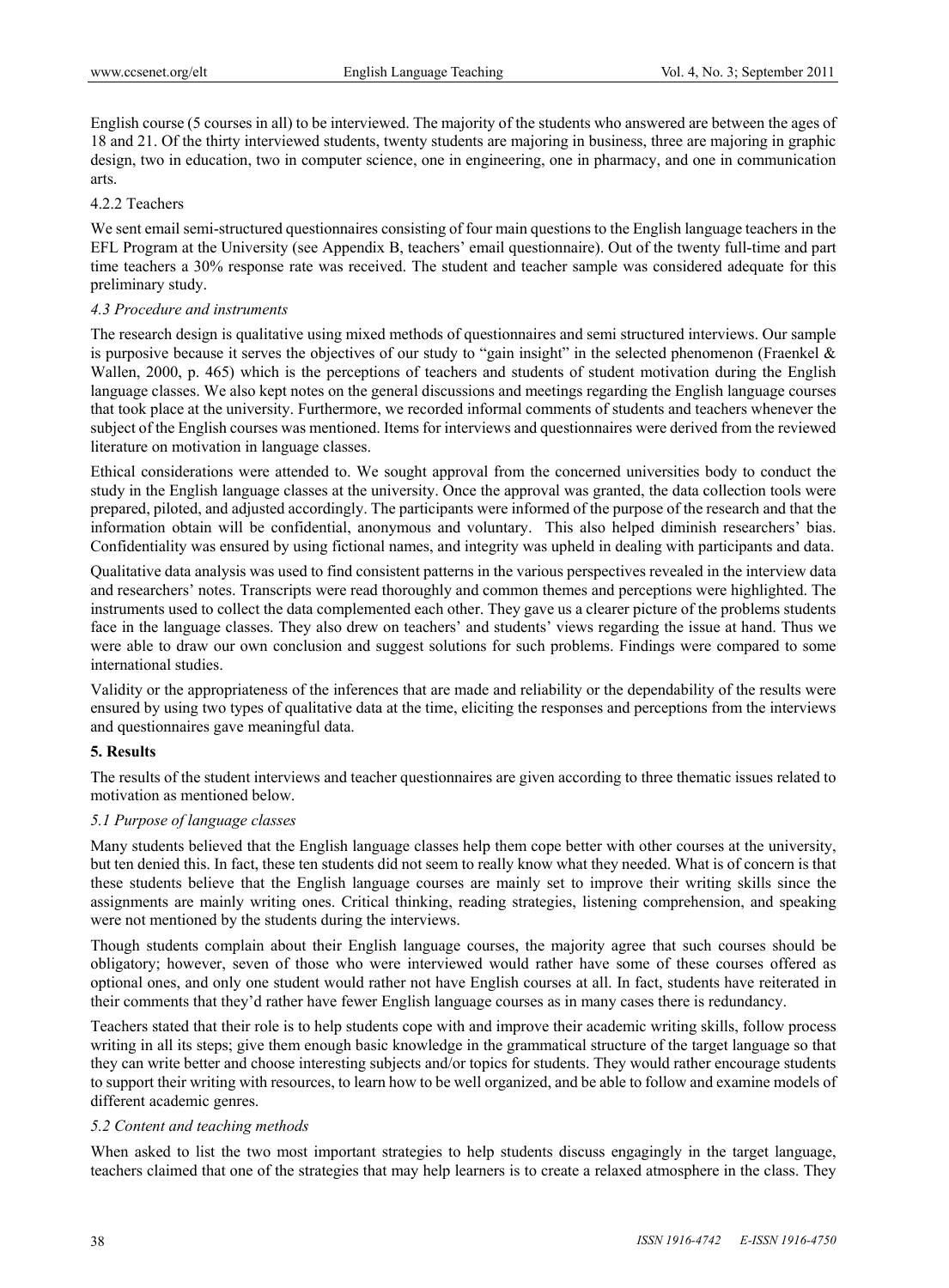also mentioned the following: Teachers should also motivate learners by choosing topics that interest students and not teachers. Setting up a conductive environment with relevant and interesting activities is also very important. Classes should be learner centered and not teacher oriented. Teachers should supply students with enough background information, i.e. reading materials, prior to a discussion so that students can support their arguments properly.

When asked to list the two most important strategies related to think critically in the target language, teachers' answers were as follows: 'to focus on questions about logic, the writer and emotions which will lead to good critical thinking. Let learners give their own opinion/position. Challenge them so that they can persuade their readers appropriately.'

# *5.3 Language skills (reading, writing and grammar)*

All teachers agreed that there are some problems that hinder students' progress in the English classroom. The repeated answer was lack of motivation due to different factors. Accordingly, teachers tend to blame the weak background of the students such as they barely know the basics of the English language needed for academic purposes, and they come from a culture that does not read or translate from the Arabic or Spanish language. Another problem is that the materials used in the class are of little interest to the students. In addition, learners know the grammatical rules, but they cannot transfer their knowledge and apply what they know into their writing

On the other hand, the vast majority of the learners stated that in their language classes, the emphasis is first on writing skills while only four chose grammar and three reading comprehension. In fact, when learners were asked what they viewed the objectives of the English classes at the university are, the majority of the students agreed that it is again mainly to improve their writing skills. Some claimed that the objectives are to improve their readings strategies, others critical thinking, speaking skills, and to understand spoken English.

Students, in general, complained that the language teachers did not make the courses interesting; they pointed out that the role of the teachers should be to make the courses meet students' needs and help them improve their language. Students added that there should be less writing in the classes and more reading to help them analyze better and there should be more speaking as oral communication is important especially in the global context.

All in all, many teachers blame the attitude of the students who claim that there is no link between their major at the university and the many English courses they have to take.

### **6. Discussion**

Teachers and students seem disappointed with the language classes offered at the university. Learners are unhappy on the whole and find the English courses of no benefit. Motivation, then, seems to be an important point in our role in helping students to learn the language (Lightbown & Spada, 1993; Dornyei & Csizer, 1998; Cheng & Dornyei, 2007; Dornyei, 2006). Students want the classes to integrate all language skills and subskills, but unfortunately the main focus of the courses is on writing academic English as also found by Harklau (2002) who argues for focusing on all language skills. Then what is the importance of teaching academic writing to graduating students who will be seeking a career where their main concern will be to write technical reports, communicate with others efficiently, and present their point of view critically among others. More attention should be given to students' diverse needs (Gardner, 1983; Dornyei & Skehan, 2003) and to multiple methods of learning to facilitate expression and engagement (Ramachaudran, 2004; Mowl and Pain, 1995). This is not denying the importance of writing but mainly to rethink the program in order to benefit learners.

One way is providing scaffolding to benefit language learners especially in writing (Lavelle & Zuercher, 2001). It seems that the courses do not take into consideration the background of the students: some come from French or Arabic medium pre-university classes while others from different cultural environments and even different countries. There is a clear need for selecting content that is more relevant to the learners' lives (Stott, 2004; Udvari-Solner, 1996) and also on an international level.

Furthermore, the main problem of some of these learners is the difficulty of expressing themselves in the target language. Thus, teachers should allow different ways of responding to the learned material (Gardner, 1983, 1985). Data from this study also show that the speaking component is nearly non-existent in the language classes. El-Dib (2004), Yang and Lau (2003), and Lightbown and Spada (1993) found that students prefer interactive classes and Davis (2003), Ghaith (2003) and Morell (2004) found that when students interact in class, they learn.

Students also want to see more tangible links between the required language courses and their needs. Language learning should not be for studying purposes only but for effective communication and self-expression (Burden, 2004; Dornyei, 1990; Oxford, 1996). Teachers, on the other hand, are not catering for learners' different learning styles either; whereas, they should engage students by using multiple ways of representation (Rose & Meyer, 2002). They are only following the syllabus, which leaves little time for communicative methods as Morell (2004) found. Program assessment is vital and although some is on the way, more is needed.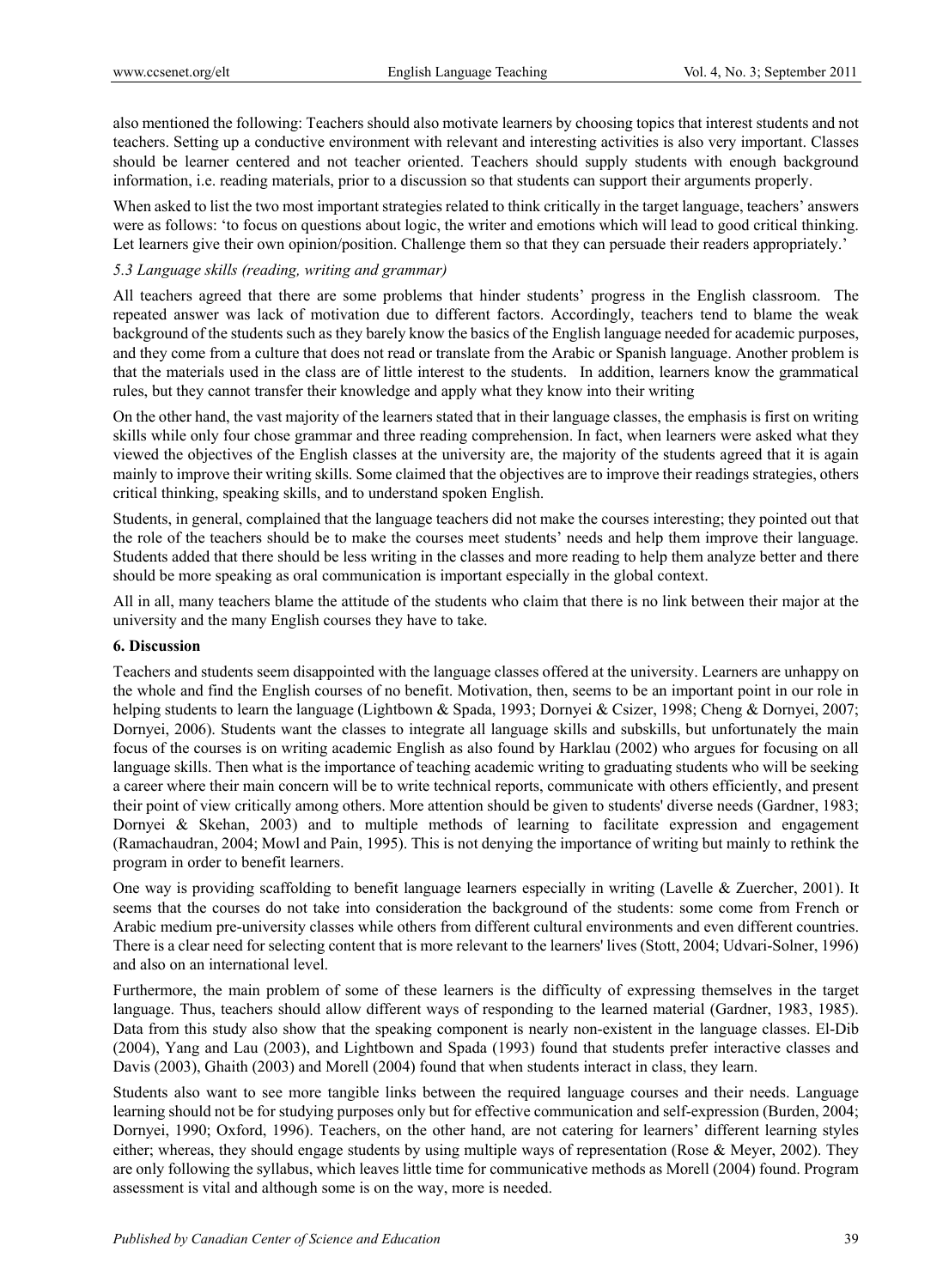Thus, teachers should not focus just on language accuracy but take into account whether students are communicating their ideas. This by itself is hindering the progress of the students as teachers are not changing their teaching approach to accommodate students (Cortazzi & Jin, 1999). Thus any feedback to students should be made clear so as to help students improve (McCune, 2004).

#### **7. Reflections and implications**

This study has shown that there are issues that need to be addressed in the English language classes at the university. Teachers and students are aware of these and have responded that more emphasis be placed on the other skills as well as writing, incorporate interesting life related materials with a link to their university courses and their later professions. Teachers' complaints imply that students are not motivated and something must be done to create more positive attitudes to learning English as part of the EFL Program.

Importantly, therefore, the university should rethink the English language classes. It should reorganize them with appropriate emphasis on the language skills. Also, at the same time workshops on topics such as multiple intelligences (Gardner, 1985; Gardner et al., 2004), catering for students' learning styles (Cortazzi & Jin, 1999), differentiating instruction (Tomlinson, 1995a; 1995b); teaching and integrating all language skills; using technology in the language classes (Al-Jarf, 2004; Ramachaudran, 2004); and teaching language across the curriculum (Lavelle & Zuercher, 2001) would greatly, in the opinion of the authors, instill a positive attitude in the teachers and in so doing motivate the learners who will also have a change of attitude and self (Csizer & Dornyei, 2005a, b; Dornyei, 2010b; Gardner, 1983, 1985; Gardner et al. 2004).

Thus, teachers may help by involving students in choosing some of the materials for the class, engaging them in setting their own goals for language learning as well as providing activities that allow using the language in and outside the class for practical and relevant academic purposes. If motivating learners includes allowing them to being partially or totally in control of their learning, then it follows that the university's English courses should provide opportunities for students to partake in choice of the content, methods and evaluation that both enhance their learning or achieve program objectives. Consequently, instructors should revisit the English Program to meet students' needs.

Motivating our students to learn the language should be priority (Csizer & Dornyei, 2005a, b; Dornyei, 1990, 1994, 2001a, b, 2006; Dornyei & Skehan, 2003) as it is only through sharpening this 'tool' that they can be successful in both their academic and professional lives. This study was conducted on a small group of students in one university in Lebanon, and its results cannot by all means be generalized; however, others in similar situations can benefit from them. Thus, we recommend that more research exploring students' motivation in L2 English language classes at the university level be carried out. Our students as others world wide have proved to be effective in their work in any context. Let us join together, share our stories, and give our students the best opportunities to learn and make a difference.

# **References**

Al Jarf, R. (2004). The effects of web-based learning on struggling EFL college writers. *Foreign Language Annals,* 37(1), 49 – 57. doi:10.1111/j.1944-9720.2004.tb02172.x, http://dx.doi.org/ 10.1111/j.1944-9720.2004.tb02172.x

Anderson, R. C., Hiebert, E. H., Scott, J. A., & Wilkinson, L. A. (1985). *Becoming a nation of readers*. Washington: The National Institutes of Education.

Burden, P. (2004). An examination of attitude change towards the use of Japanese in a university English 'conversation' class. *RELC,* 35(1), 21 – 36. doi:10.1177/003368820403500104, http://dx.doi.org/ 10.1177/003368820403500104

Campbell, J., Smith, D. & Brooker, R. (1998). From conception to performance: how undergraduate students conceptualize and construct essays. *Higher Education,* 36, 449 – 469. doi:10.1023/A:1003451627898, http://dx.doi.org/ 10.1023/A:1003451627898

Cheng, H.F. & Dornyei, Z. (2007). The use of motivational strategies in language instruction: The case of EFL teaching in Taiwan. *Innovation in Language Learning and Teaching,* 1(1), 153 – 174. doi:10.2167/illt048.0, http://dx.doi.org/ 10.2167/illt048.0

Clement, R. (1980). Ethnicity, contact, and communicative competence in a second language. In E. Giles, D. Robinson, & P.M. Smith (Eds.) *Language: Social psychology perspectives* (pp. 146 – 154). Oxford: Pergamon.

Clement, R., Dornyei, Z., & Noels, K.A. (1994). Motivation, self confidence and group cohesion in the foreign language classroom. *Language Learning,* 44, 417 – 448. doi:10.1111/j.1467-1770.1994.tb01113.x, http://dx.doi.org/10.1111/j.1467-1770.1994.tb01113.x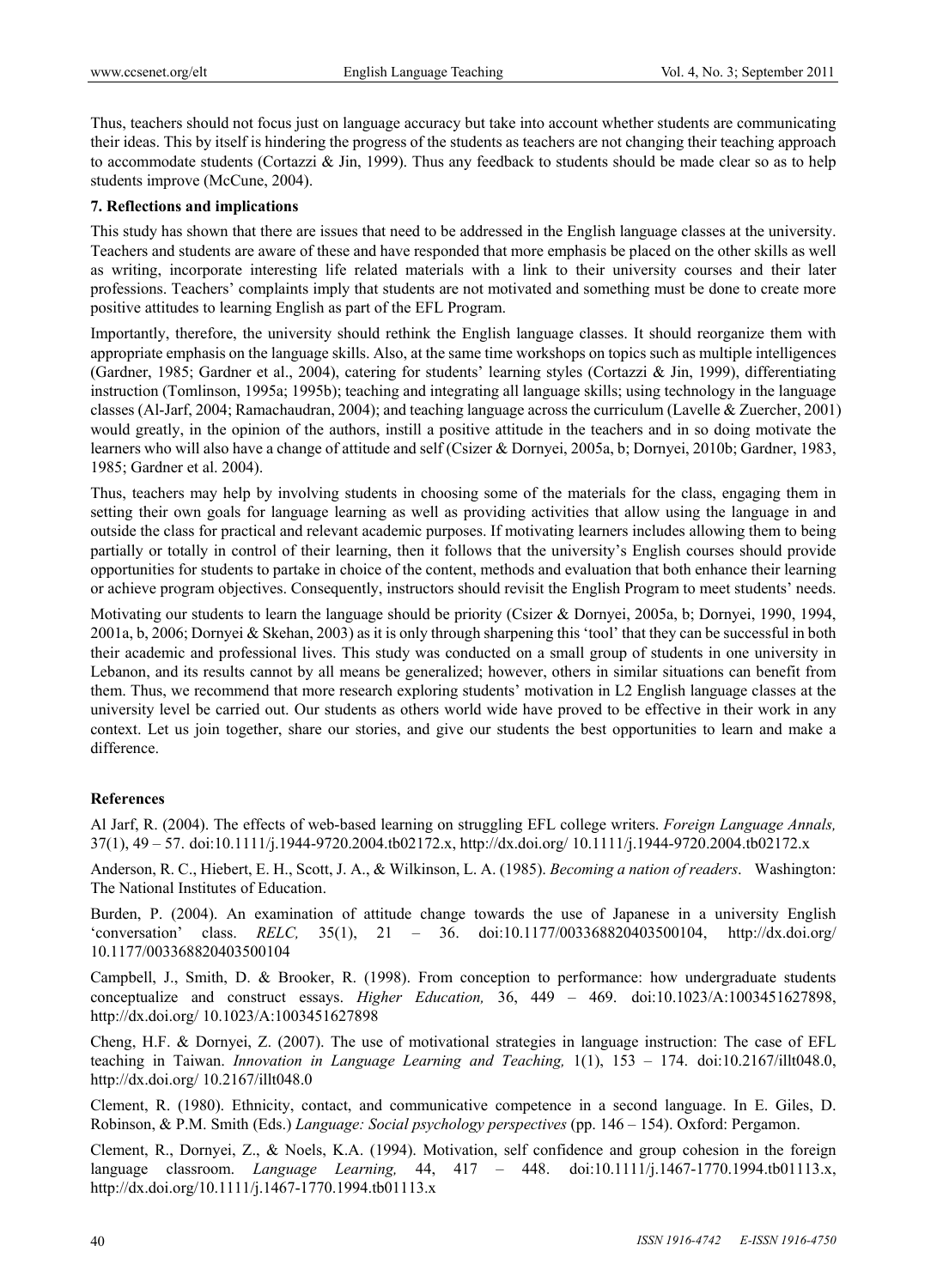Cortazzi, M. & Jin, L. (1999). Cultural mirrors: materials and methods in the EFL classroom. In E. Hinkel (Ed.) *Culture in second language teaching and learning (pp. 196 – 219). Cambridge: Cambridge University Press.* 

Csizer, K. & Dornyei, Z. (2005a). The internal structure of language learning motivation and its relationship with language choice and learning effort*. The Modern Language Journal,* 89, 19 – 36. doi:10.1111/j.0026-7902.2005.00263.x, http://dx.doi.org/ 10.1111/j.0026-7902.2005.00263.x

Csizer, K. & Dornyei, Z. (2005b). Language learners' motivational profiles and their motivated learning behaviour. *Language Learning,* 55(4), 613 – 659. doi:10.1111/j.0023-8333.2005.00319.x, http://dx.doi.org/ 10.1111/j.0023-8333.2005.00319.x

Davis, A. (2003). Teachers' and students' beliefs regarding aspects of language learning. *Evaluation and Research in Education,* 17(4), 207 – 216. doi:10.1080/09500790308668303, http://dx.doi.org/ 10.1080/09500790308668303

Dornyei, Z. (1990). Conceptualizing motivation in foreign language learning. *Language Learning,* 40, 46 – 78. doi:10.1111/j.1467-1770.1990.tb00954.x, http://dx.doi.org/ 10.1111/j.1467-1770.1990.tb00954.x

Dornyei, Z. (1994). Motivation and motivating in the foreign language learning. *Language Learning,* 40, 46 – 78.

Dornyei, Z., (2001a). *Teaching and researching motivation*. Essex: Longman.

Dornyei, Z. (2001b). New themes and approaches in second language motivation research. *Annual Review of Applied Linguistics,* 21, 43 – 61. doi:10.1017/S0267190501000034, http://dx.doi.org/ 10.1017/S0267190501000034

Dornyei, Z. (2006). Individual differences in second language acquisition. *AILA Review*,19, 42 – 68. doi:10.1075/aila.19.05dor, http://dx.doi.org/ 10.1075/aila.19.05dor

Dornyei, Z. (2010a). The relationship between language aptitude and language learning motivation: Individual differences from a dynamic systems perspective. In E. Macaro (Ed.) *Continuum companion to second language acquisition* (pp. 247-267). London: Continuum.

Dornyei, Z. (2010b). Researching motivation: From integrativeness to the ideal L2 self. In S. Hunston & D. Oakey (Eds.) *Introducing applied linguistics: Concepts and skills* (pp. 74-83). London: Routledge.

Dornyei, Z. & Csizer, K. (1998). Ten commandments for motivating language learners: Results of an empirical study. *Language Teaching Research,* 2(3), 203 – 229. doi:10.1191/136216898668159830, http://dx.doi.org/ 10.1191/136216898668159830

Dornyei, Z. & Otto, I. (1998). Motivation in action: A process model of L2 motivation. *Working Papers In Applied Linguistics* 4, 43 – 69.

Dornyei, Z. & Skehan, P. (2003). Individual differences in second language learning. In C. Doughty & M. Long (Eds.) *The handbook of second language acquisition* (pp. 589 – 630). Oxford: Blackwell Publishers. doi:10.1002/9780470756492.ch18, http://dx.doi.org/ 10.1002/9780470756492.ch18

El-Dib, M. (2004). Language learning strategies in Kuwait: Links to gender, language level and culture in a hybrid context. *Foreign Language Annals,* 37 (1), 85 – 95. doi:10.1111/j.1944-9720.2004.tb02176.x, http://dx.doi.org/ 10.1111/j.1944-9720.2004.tb02176.x

Fortini, M. & Fitzpatrick, M. (2000). The universal design for promoting self-determination. In R. A.Villa & J. S. Thousand (Eds.) *Restructuring for caring and effective education: Piecing the puzzle together* (2<sup>nd</sup> ed.) (pp. 575 – 589). Baltimore: Paul H. Brookes.

Fraenkel, J. R. & Wallen, N. E. (2006) *How to design and evaluate research in education.* Boston: McGraw-Hill.

Gardner, H. (1983). *Frames of mind: The theory of multiple intelligences.* New York: Basic Books.

Gardner, R. C. (1985). *Social psychology and second language learning: The role of attitudes and motivation.* London: Arnold.

Gardner, R. C. Masgoret, A.M., Tennant, J., & Mihic, L. (2004). Integrative motivation: Changes during a year-long intermediate level language course. *Language Learning,* 54(1), 1 – 34. doi:10.1111/j.1467-9922.2004.00247.x, http://dx.doi.org/ 10.1111/j.1467-9922.2004.00247.x

Ghaith, Gh. (2003). The relationship between forms of instruction, achievement and perceptions of classroom climate. *Educational Research,* 45 (1), 83 – 93. doi:10.1080/0013188032000086145, http://dx.doi.org/ 10.1080/0013188032000086145

Harklau, L. (2002). The role of writing in classroom second language acquisition. *Journal of Second Language Writing* 11 (4), 329 – 350. doi:10.1016/S1060-3743(02)00091-7, http://dx.doi.org/ 10.1016/S1060-3743(02)00091-7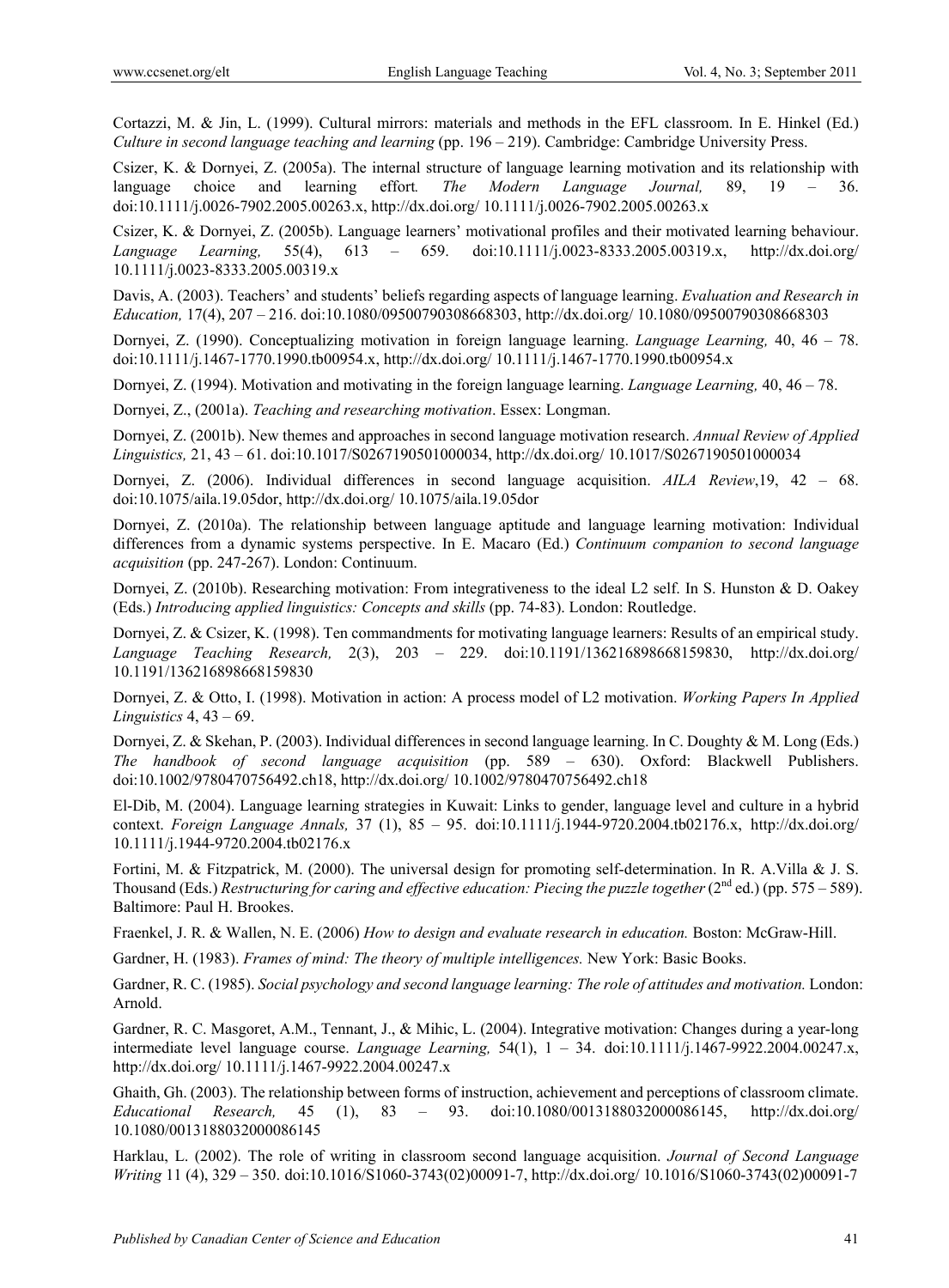Johnson, R.C. (1995). Speaker Gingrich touts reading program's payoff (earning by learning. *Education Week* 14 February 5

Khuwaileh, A. & Al-Shoumali, A. (2000). Writing errors: a study of the writing ability of Arab learners of academic English and Arabic at university. *Language Culture and Curriculum,* 13 (2), 174 – 183.

Kim, J. (2003). Using mail talk to improve English speaking skills. *English Teaching,* 58(4), 349 – 369.

Lavelle, E. & Zuercher, N. (2001). The writing approaches of university students. *Higher Education,* 42, 373 – 391. doi:10.1023/A:1017967314724, http://dx.doi.org/ 0.1023/A:1017967314724

Liuoliene, A. & Metiuniene, R. (2006) Second language learning motivation. Santalka. *Filologija Edulologija,* 14(2), 93-98.

Lightbown, P.M. & Spada, N. (1993). *How languages are learned.* Oxford: Oxford University Press.

McCune, V. (2004). Development of first-year students' conceptions of essay writing. *Higher Education,* 47, 257 – 282. doi:10.1023/B:HIGH.0000016419.61481.f9, http://dx.doi.org/ 0.1023/B:HIGH.0000016419.61481.f9

McNinch, G. W. (1997). Earning by learning: changing attitudes and habits in reading. *Reading Horizons,* 37 (3), 186 – 194

Meyer, R. (1995). Two bucks a book; Gingrich launches national program (earning by learning). *School Library Journal,* 41

Morell, T. (2004). Interactive lecture discourse for university EFL students. *English for Specific Purposes,* 23, 325 – 338. doi:10.1016/S0889-4906(03)00029-2, http://dx.doi.org/ 10.1016/S0889-4906(03)00029-2

Mowl, G. & Pain, R. (1995). Using self and peer assessment to improve student's essay writing: A case study from geography. *Innovations in Education and Training International,* 32, 324 – 335.

Norton, L. S. (1990). Essay writing: what really counts? *Higher Education,* 19, 125 – 138

Oldfather, P. (1995). Commentary: What's needed to maintain and extend motivation for literacy in the middle grades. *Journal of Reading,* 38, 420 – 422.

Oldfield, K. A. & McAlpine, J. M. (1995). Peer and self assessment at tertiary level an experiential report. *Assessment and Evaluation in Higher Education,* 20(10), 125 – 132. doi:10.1080/0260293950200113, http://dx.doi.org/ 10.1080/0260293950200113

Oxford, R. L. (1996). New pathways of language learning motivation. In R. L. Oxford (Ed.) *Language learning motivation: Pathways to a new century technical report no. 11* (pp. 1 – 18). Honolulu: University of Hawaii at Manoa, Second language teaching and curriculum centre.

Prosser, M. & Webb, C. (1994). Relating the process of undergraduate essay writing to the finished product studies. *Higher Education,* 19, 125 – 138

Ramachaudran, S. (2004). Integrating new technologies into language teaching: two activites for an EAP classroom. *TESL Canada Journal,* 22 (1), 79 – 90.

Rose, D. & Meyer, A. (2002). *Teaching every student in the digital age: Universal design for learning.* Alexandria, VA: Association for Supervision and Curriculum: Development.

Shaaban, K. (1997). Bilingual education in Lebanon. In J. Cummins & D. Corson (Eds.) *Encyclopaedia of language and education: Bilingual education* (vol. 5) (pp. 215 – 259). Dordrecht: Kluwer Academic Publishers.

Shaaban, K. & Gaith, G. (1999). Lebanon's language-in-education policies: From bilingualism to trilingualism. *Language Problems and Language Planning,* 23, 1 – 16. doi:10.1075/lplp.23.1.01leb, http://dx.doi.org/ 10.1075/lplp.23.1.01leb

Schuman, J. H. (1978). The acculturation model for second language acquisition. In R. Gingras (Ed.) *Second language acquisition and foreign language teaching* (pp. 27 - 50). Arlington V.A: Center for Applied Linguistics.

Schunk, D. H. (1983). Reward contingencies and the development of children's skills and self-efficacy. *Journal of Educational Psychology,* 75, 511 – 518. doi:10.1037/0022-0663.75.4.511, http://dx.doi.org/ 10.1037/0022-0663.75.4.511

Simard, D. & Wong, W. (2004). Language awareness and its multiple possibilities for the L2 classroom. *Foreign Language Annals,* 37 (1), 96 – 110. doi:10.1111/j.1944-9720.2004.tb02177.x, http://dx.doi.org/ 10.1111/j.1944-9720.2004.tb02177.x